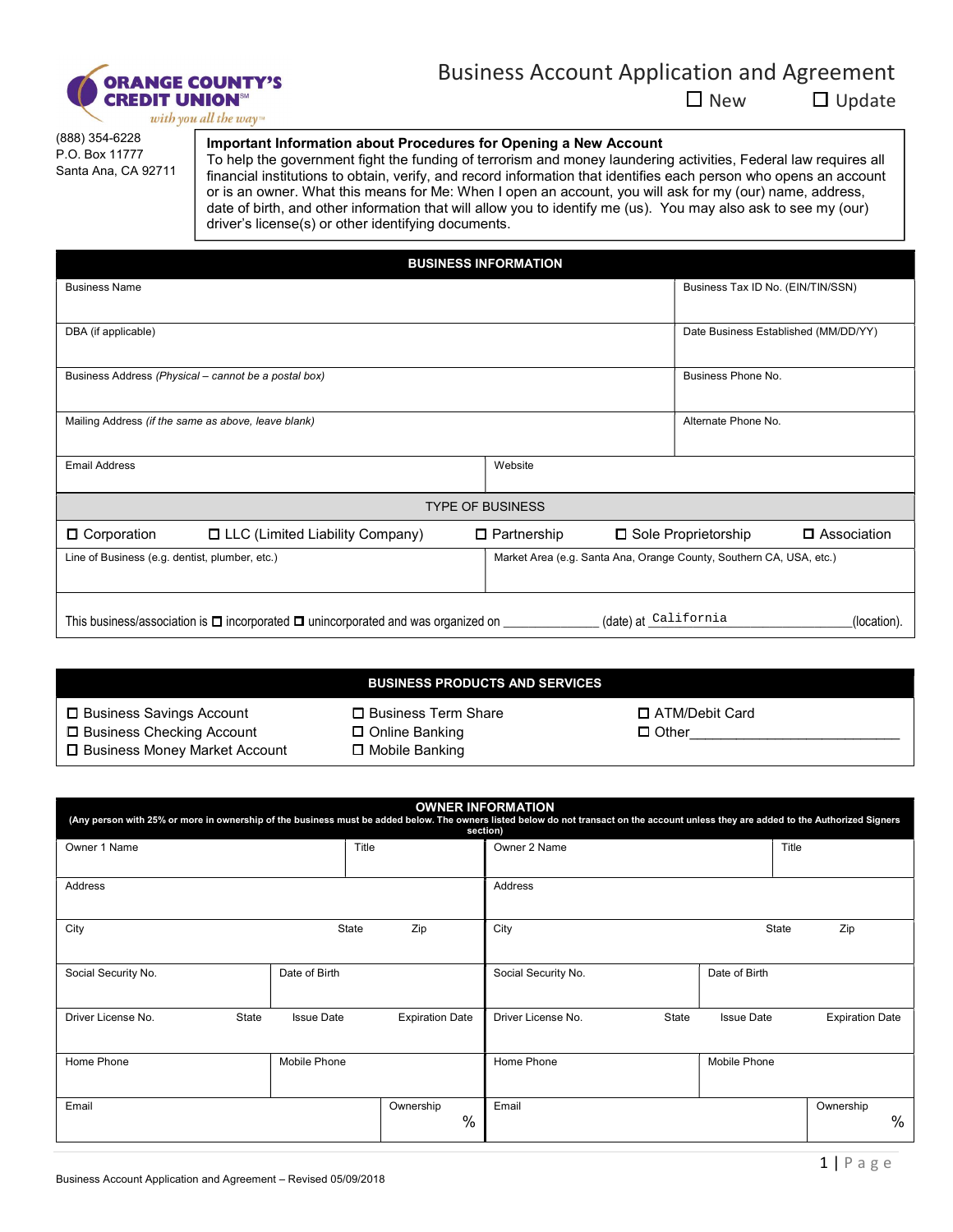| <b>OWNER INFORMATION (continued)</b> |                   |                        |                             |                   |                        |  |
|--------------------------------------|-------------------|------------------------|-----------------------------|-------------------|------------------------|--|
| Owner 3 Name                         | Title             |                        | Owner 4 Name                | Title             |                        |  |
|                                      |                   |                        |                             |                   |                        |  |
| Address                              |                   |                        | Address                     |                   |                        |  |
| City                                 | State             | Zip                    | City                        | State             | Zip                    |  |
| Social Security No.                  | Date of Birth     |                        | Social Security No.         | Date of Birth     |                        |  |
| Driver License No.<br>State          | <b>Issue Date</b> | <b>Expiration Date</b> | Driver License No.<br>State | <b>Issue Date</b> | <b>Expiration Date</b> |  |
| Home Phone                           | Mobile Phone      |                        | Home Phone                  | Mobile Phone      |                        |  |
| Email                                |                   | Ownership              | Email                       |                   | Ownership              |  |
|                                      |                   | %                      |                             |                   | %                      |  |

## \* CONTROL: The following individual has significant responsibility for managing the legal entity listed

above:\_\_\_\_\_\_\_\_\_\_\_\_\_\_\_\_\_\_\_\_\_\_\_\_\_\_\_\_\_\_\_\_\_\_\_\_\_\_\_\_\_\_

| <b>AUTHORIZED SIGNER INFORMATION</b><br>(All Authorized Signers are allow to access and transact on all account under this membership) |                   |                        |                             |                   |                        |
|----------------------------------------------------------------------------------------------------------------------------------------|-------------------|------------------------|-----------------------------|-------------------|------------------------|
| Authorized Signer 1 Name                                                                                                               |                   |                        | Authorized Signer 2 Name    |                   |                        |
| Address                                                                                                                                |                   |                        | Address                     |                   |                        |
| City                                                                                                                                   | State             | Zip                    | City                        | State             | Zip                    |
| Social Security No.                                                                                                                    | Date of Birth     |                        | Social Security No.         | Date of Birth     |                        |
| Driver License No.<br>State                                                                                                            | <b>Issue Date</b> | <b>Expiration Date</b> | Driver License No.<br>State | <b>Issue Date</b> | <b>Expiration Date</b> |
| Home Phone                                                                                                                             | Mobile Phone      |                        | Home Phone                  | Mobile Phone      |                        |
| Email                                                                                                                                  |                   |                        | Email                       |                   |                        |
| Authorized Signer 3 Name                                                                                                               |                   |                        | Authorized Signer 4 Name    |                   |                        |
| Address                                                                                                                                |                   |                        | Address                     |                   |                        |
| City                                                                                                                                   | State             | Zip                    | City                        | State             | Zip                    |
| Social Security No.                                                                                                                    | Date of Birth     |                        | Social Security No.         | Date of Birth     |                        |
| State<br>Driver License No.                                                                                                            | <b>Issue Date</b> | <b>Expiration Date</b> | Driver License No.<br>State | <b>Issue Date</b> | <b>Expiration Date</b> |
| Home Phone                                                                                                                             | Mobile Phone      |                        | Home Phone                  | Mobile Phone      |                        |
| Email                                                                                                                                  |                   |                        | Email                       |                   |                        |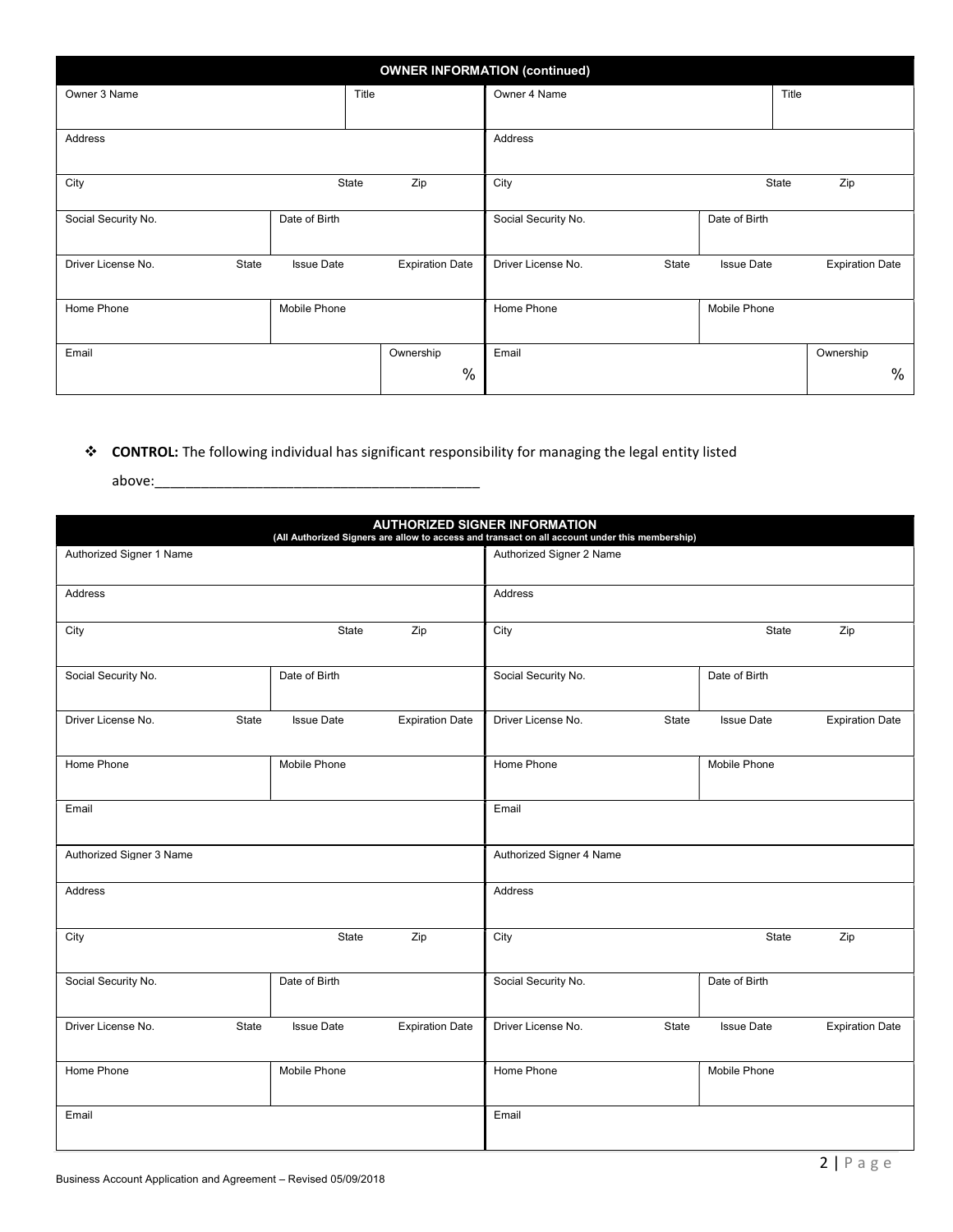In this Application and Agreement, the words "owner(s)," "I," "we," and "our" jointly and severally refer to the holder(s) of and the authorized signers on this account. The words "Credit Union," "you," and "your" mean Orange County's Credit Union, except in the Request for Taxpayer Identification Number section where the words "I" and "our" mean the individual(s) who signs the Certificate. Account(s) established now or later shall be governed by the Credit Union's bylaws as well as the terms and conditions set forth in this Application and Agreement and the applicable terms and conditions set forth in the Credit Union's Business Account Agreement and Truth-and-Savings Disclosure, receipt of which is hereby acknowledged. We agree to notify the Credit Union if the business or organization terminates or is dissolved, voluntarily or involuntarily.

If I am not currently a Member, I hereby make application for Membership in Orange County's Credit Union. This application supersedes all prior applications for this account.

I (We), the undersigned □President and Secretary/Treasurer, □Partners, □Owner, respectively, of \_\_\_\_\_\_\_\_\_\_\_\_\_\_\_\_\_\_\_\_\_, certify that at a regularly held meeting, the person(s) identified above as "Authorized Signers" were, by resolution, designated as authorized signers on this account and that by virtue of the authority vested in them by the constitution, bylaws, or otherwise, they, or any one of them, acting ALONE OR SEVERALLY, are authorized and empowered to transact business of any character whatsoever in connection with this account. We certify that his/her/their authority shall continue in force until written notice to the contrary is received by the Credit Union.

NOTE: The Credit Union reserves the right to deny or restrict certain high-risk deposit business entities. This specifically includes business entities who conduct transactions involving internet gambling, money services businesses, and/or business entities classified as "High-Risk" in accordance with the Bank Secrecy Act (BSA). This may include, but is not limited to:

- financial, investment, or credit service providers (including money services businesses and tax preparation services)
- IP infringement, regulated, or illegal products (internet gambling providers, cannabis-related services, and online tobacco or pharmacies)
- unfair, predatory, or deceptive practices
- other high-risk products or services (travel agencies or other travel-related services, membership clubs, and multi-level marketing programs

The Credit Union periodically scans all business members and associated accounts. If prohibited high-risk deposit or unsatisfactory account handling transactions are detected, the Credit Union will review the account for immediate account restriction and/or closure.

## DISCLOSURE AND AGREEMENT

I (We) understand that this Agreement is not valid without my (our) signature(s). The words "I" "we" "our" refer to either the Business Owner or the business entity. I understand that the Credit Union requires \$100 minimum new business membership deposit. I (We) confirm that I (we) have received and agree with the Business Disclosure Packet. I (we) certify that I (we) do not participate in any Internet Gambling Services as defined in the Unlawful Internet Gambling Enforcement Act of 2006 and Regulation GG. I (we) further agree that such transactions are prohibited from being processed through the Credit Union business account or any relationship with the Credit Union. I (We) also certify that I (we) do not conduct any financial transactions that are consistent with a Money Services Business (MSB). As defined by FinCen, MSBs are high-risk deposit entities that conduct transactions that include; Currency Dealer or Exchanger, Check Casher, Issuer of Traveler's Checks, Issuer of Money Orders, Issuer of Stored Value, Seller or Redeemer of Traveler's Seller or Redeemer of Money Orders, Seller or Redeemer of Stored Value, Money Transmitter, and U.S. Postal Service.

I (We) further understand that Credit Union reserves the right to deny or restrict any high-risk deposit entities conducting internet gambling or MSB transactions, and the Credit Union may block or otherwise prevent such transactions and may close our business account and end the financial relationship if such transactions are detected. I (we) also understand that if I (we) should decide to expand our business entity to include any of these prohibited transactions, I (we) will notify the Credit Union in advance of such change.

Membership at Orange County's Credit Union comes with certain ongoing responsibilities. By signing this document, I (we) agree to abide by the properly disclosed terms and conditions of all business accounts and services that I (we) may receive at the Credit Union. These terms and conditions will be disclosed in accordance with applicable state and federal laws. I (we) agree to accept communications from the Credit Union, including account statements, at the mailing address I (we) have provided in the "Business Information" section of this application, unless I (we) instruct the Credit Union otherwise in writing. I (We) also agree to notify the Credit Union of any change to this address.

If the Credit Union believes there is a conflict amongst the account owners, the Credit Union has the right to temporarily halt any activity on the account until such conflict is resolved to its satisfaction and to be held harmless for any resulting consequences. The Credit Union reserves the right to close this membership if any of the information or documentation provided is found to be inaccurate or misleading or it is discovered that the activity on the account is not as generally described in the "Business Information" section of this application.

By signing below, I (we) agree that I (we) have received all disclosures contained in this Account Application. I (we) also certify that I (we) do not participate in any Internet Gambling Services or MSB transactions.

| In Witness Whereof, we have hereunto set our hands this |  |  |
|---------------------------------------------------------|--|--|
|---------------------------------------------------------|--|--|